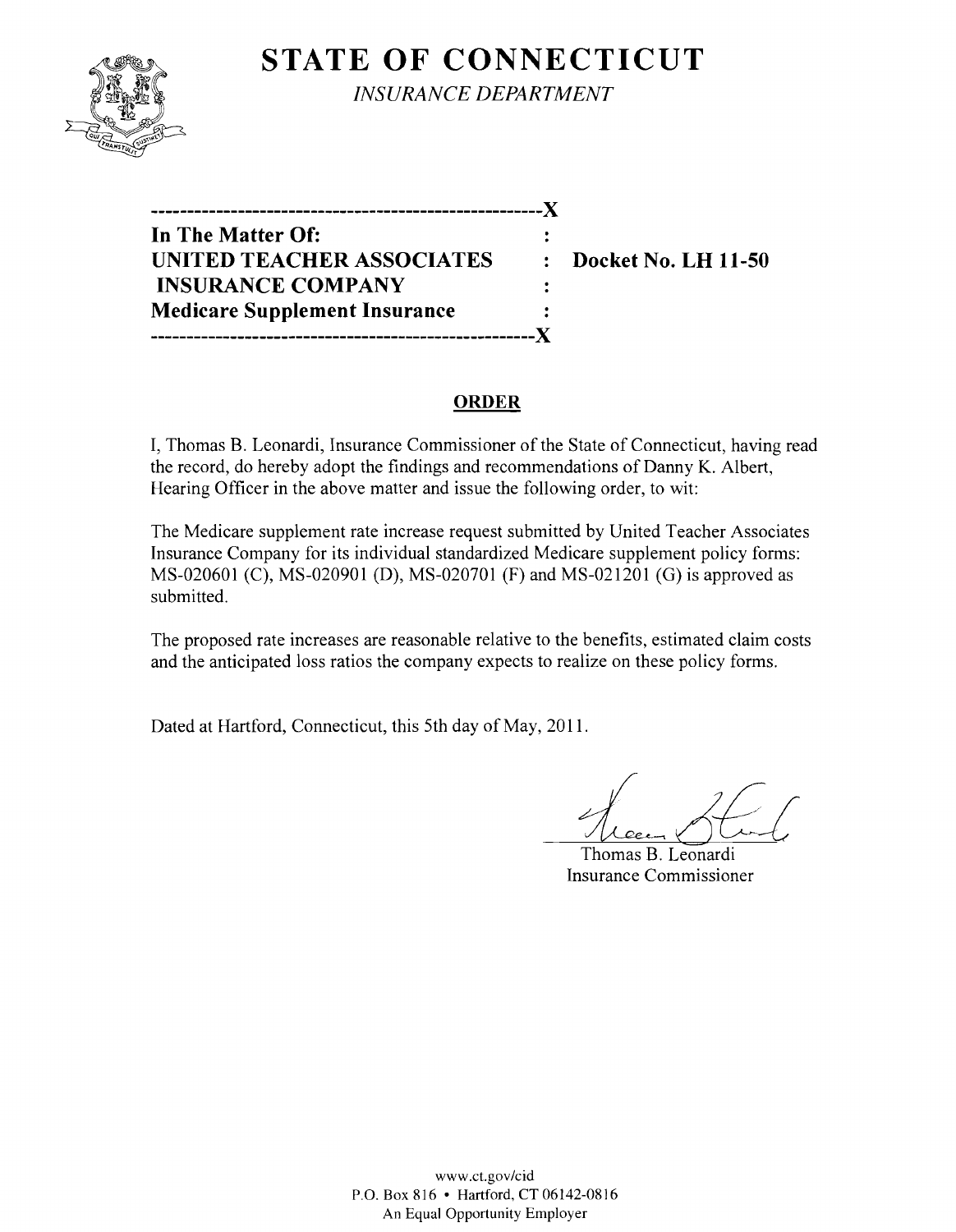# **STATE OF CONNECTICUT**



*INSURANCE DEPARTMENT* 

**------------------------------------------------------**)(

**In The Matter Of: UNITED TEACHER ASSOCIATES : Docket No. LH 11-50 INSURANCE COMPANY Medicare Supplement Insurance -----------------------------------------------------)(** 

## **PROPOSED FINAL DECISION**

 $\ddot{\cdot}$ 

## 1. **INTRODUCTION**

The Insurance Commissioner of the State of Connecticut is empowered to review rates charged for individual and group Medicare supplement policies sold to any resident of this State who is eligible for Medicare. The source for this regulatory authority is contained in Chapter 700c and Section 38a-495a of the Connecticut General Statutes.

After due notice a hearing was held at the Insurance Department in Hartford on April 27, 2011 to consider whether or not the rate increase requested by United Teacher Associates Insurance Company on its individual standardized Medicare supplement business should be approved.

No one from the general public attended the hearing.

No Company representatives from United Teacher Associates Insurance Company attended the hearing.

The hearing was conducted in accordance with the requirements of Section 38a-474, Connecticut General Statutes, the Uniform Administrative Procedures Act, Chapter 54 of the Connecticut General Statutes, and the Insurance Department Rules of Practice, Section 38a-8-1 et seq. of the Regulations of Connecticut State Agencies.

A Medicare supplement (or Medigap) policy is a private health insurance policy sold on an individual or group basis which provides benefits that are additional to the benefits provided by Medicare. For many years Medicare supplement policies have been highly regulated under both state and federal law to protect the interests of persons eligible for Medicare who depend on these policies to provide additional coverage for the costs of health care.

Effective December 1, 2005, Connecticut amended its program of standardized Medicare supplement policies in accordance with Section 38a-495a of the Connecticut General Statutes, and Sections 38a-495a-l through 38a-495a-21 of the Regulations of Connecticut Agencies. This program, which conforms to federal requirements, provides that all insurers offering Medicare supplement policies for sale in the state must offer the basic "core" package of benefits known as Plan A. Insurers may also offer anyone or more of eleven other plans (Plans B through L).

> www.ct.gov/cid P.O. Box 816 • Hartford, CT 06142-0816 An Equal Opportunity Employer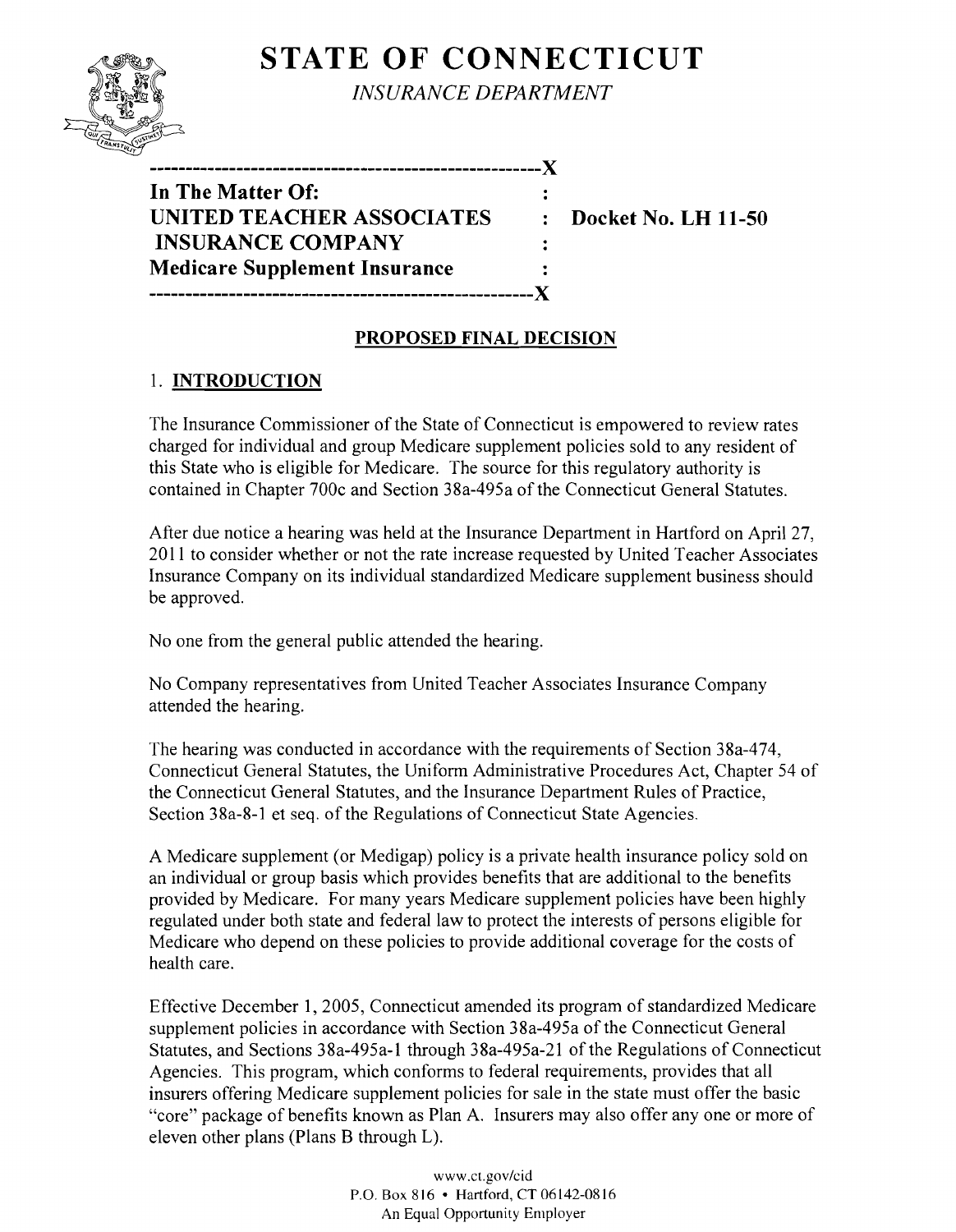Effective January 1,2006, in accordance with Section 38a-495c of the Connecticut General Statutes (as amended by Public Act 05-20) premiums for all Medicare supplement policies in the state must use community rating. Rates for Plans A through L must be computed without regard to age, gender, previous claims history or the medical condition of any person covered by a Medicare supplement policy or certificate.

The statute provides that coverage under Plan A through L may not be denied on the basis of age, gender, previous claims history or the medical condition of any covered person. Insurers may exclude benefits for losses incurred within six months from the effective date of coverage based on a pre-existing condition.

Effective October 1, 1998, carriers that offer Plan B or Plan C must make these plans as well as Plan A, available to all persons eligible for Medicare by reason of disability.

Insurers must also make the necessary arrangements to receive notice of all claims paid by Medicare for their insureds so that supplemental benefits can be computed and paid without requiring insureds to file claim forms for such benefits. This process of direct notice and automatic claims payment is commonly referred to as "piggybacking" or "crossover".

Sections 38a-495 and 38a-522 of the Connecticut General Statutes, and Section 38a-495a-lO of the Regulations of Connecticut Agencies, state that individual and group Medicare supplement policies must have anticipated loss ratios of 65% and 75%, respectively. Under Sections 38a-495-7 and 38a-495a-lO of the Regulations of Connecticut Agencies, filings for rate increases must demonstrate that actual and expected losses in relation to premiums meet these standards, and anticipated loss ratios for the entire future period for which the requested premiums are calculated to provide coverage must be expected to equal or exceed the appropriate loss ratio standard.

Section 38a-473 of the Connecticut General Statutes provides that no insurer may incorporate in its rates for Medicare supplement policies factors for expenses that exceed 150% of the average expense ratio for that insurer's entire written premium for all lines of health insurance for the previous calendar year.

#### II. **FINDING OF FACT**

After reviewing the exhibits entered into the record of this proceeding, and utilizing the experience, technical competence and specialized knowledge of the Insurance Department, the undersigned makes the following findings of fact:

- 1. The United Teacher Associates Insurance Company has requested a rate increase of 8% on the following individual standardized policy forms, MS-02060l (C), MS-020901 (D), MS-02070l (F) and MS-02l20l (G).
- 2. There are 56 policyholders in Connecticut with the majority in Plans D and G. Nationwide there are 12,866 policyholders with the majority in Plans F and G.
- 3. United Teacher Associates has certified that their expense factors are in compliance with section 38a-473, C.G.S.
- 4. United Teacher Associates has conformed to subsection (e) of section 38a-495c, C.G.S. regarding the automatic claim processing.